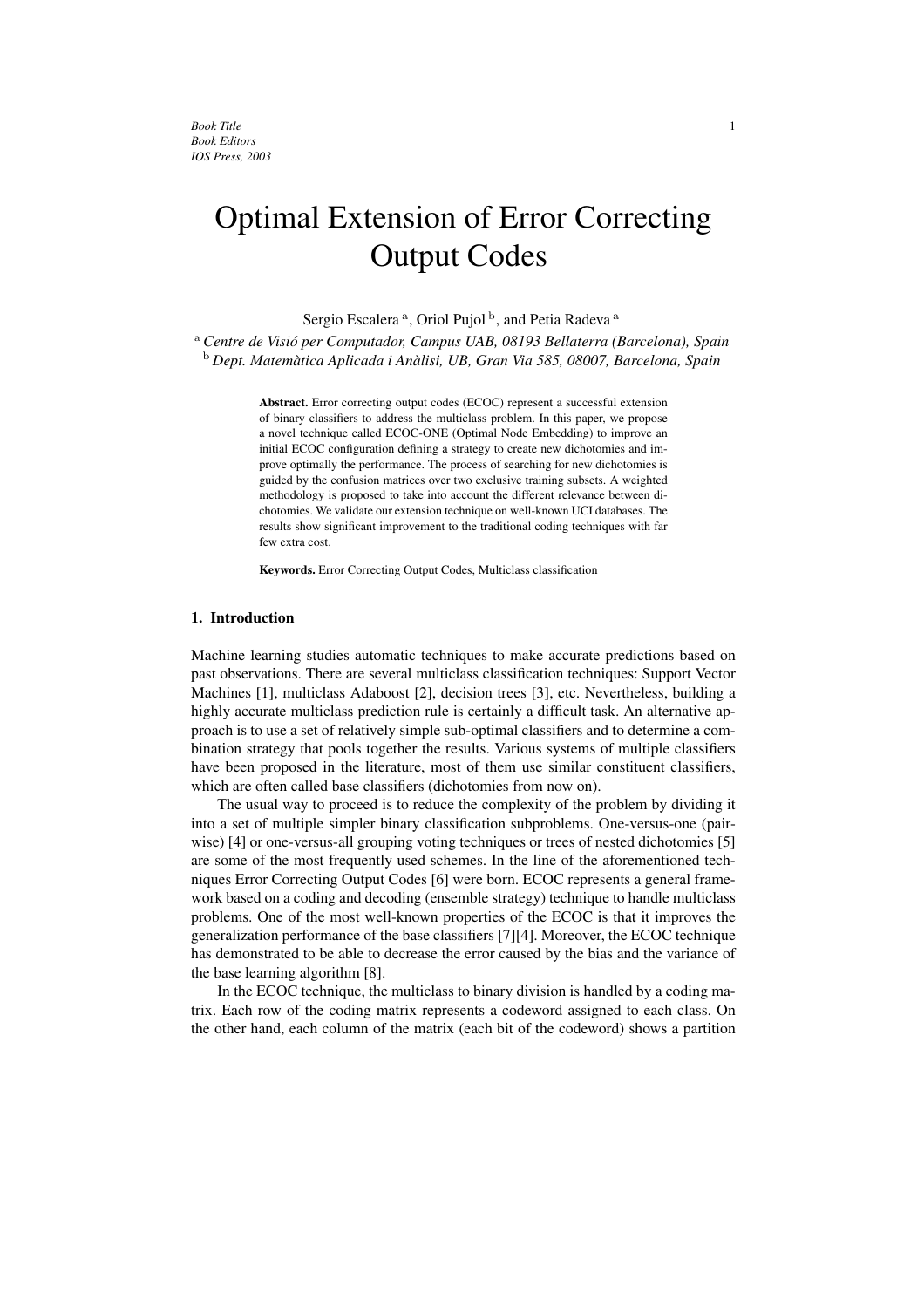of the classes in two sets. The ECOC strategy is divided in two parts: the coding part, where the binary problems to be solved have to be designed, and the decoding technique, that given a test sample looks for the most similar codewords. Very few attention has been paid in the literature to the coding part of the ECOC. The most known coding strategies are one-versus-all, all-pairs (one-versus-one) and random coding. Crammer et. al [9] were the first authors reporting improvement in the design of the ECOC codes. However, the results were rather pessimistic since they proved that the problem of finding the optimal discrete codes is computationally unfeasible since it is NP-complete. Specifically, they proposed a method to heuristically find the optimal coding matrix by changing its representation from discrete to continuous values. Recently, new improvements in the problem-dependent coding techniques have been presented by Pujol et al. [10]. They propose embedding of discriminant tree structures in the ECOC framework showing high accuracy with a very small number of binary classifiers, still the maximal number of dichotomies is bounded by the classes to be analyzed.

In this article, we introduce the ECOC Optimal Nodes Embedding (ECOC-ONE), that can be considered as a general methodology for increasing the performance of any given ECOC coding matrix. The ECOC-ONE is based on a selective greedy optimization based on the confusion matrices of two exclusive training data sets. The first set is used for standard training purposes and the second one for guiding and validation avoiding classification overfitting. As a result, wrongly classified classes are given priority and are used as candidate dichotomies to be included in the matrix in order to help the ECOC convergence. Our procedure creates an ECOC code that correctly splits the classes while keeping a reduced number of classifiers. Besides, we compare our optimal extension with another standard state-of-art coding strategies applied as coding extensions.

#### 2. Error Correcting Output Codes

The basis of the ECOC framework is to create a codeword for each of the  $N_c$  classes. Arranging the codewords as rows of a matrix we define the "coding matrices"  $M$ , where  $M \in \{-1, 1\}^{N_c \times n}$ , being *n* the code length. From point of view of learning, matrix M representes n binary learning problems (dichotomies), each corresponding to a matrix column. Joining classes in sets, each dichotomy defines a partition of classes (coded by  $+1,-1$  according to their class membership). Applying the *n* trained binary classifiers, a code is obtained for each data point in the test set. This code is compared to the base codewords of each class defined in the matrix  $M$ , and the data point is assigned to the class with the "closest" codeword. The matrix values can be extended to the trinary case  $M \in \{-1, 0, 1\}^{N_c \times n}$ , indicating that a particular class is not considered (gets 0 value) by a given dichotomy. To design an ECOC system, we need a coding and a decoding strategy. When the ECOC technique was first developed it was believed that the ECOC code matrices should be designed to have certain properties to generalize well. A good error-correcting output code for a  $k$ -class problem should satisfy that rows, columns (and their complementaries) are well-separated from the rest in terms of Hamming distance.

Most of the discrete coding strategies up to now are based on pre-designed problemindependent codeword construction satisfying the requirement of high separability between rows and columns. These strategies include one-versus-all that uses  $N_c$  dichotomies, random techniques, with estimated length of  $10\log_2(N_c)$  bits per code for Dense random and  $15 \log_2(N_c)$  for Sparse random [4], and one-versus-one with  $N_c(N_c - 1)/2$  dichotomies [11]. The last one mentioned has obtained high popularity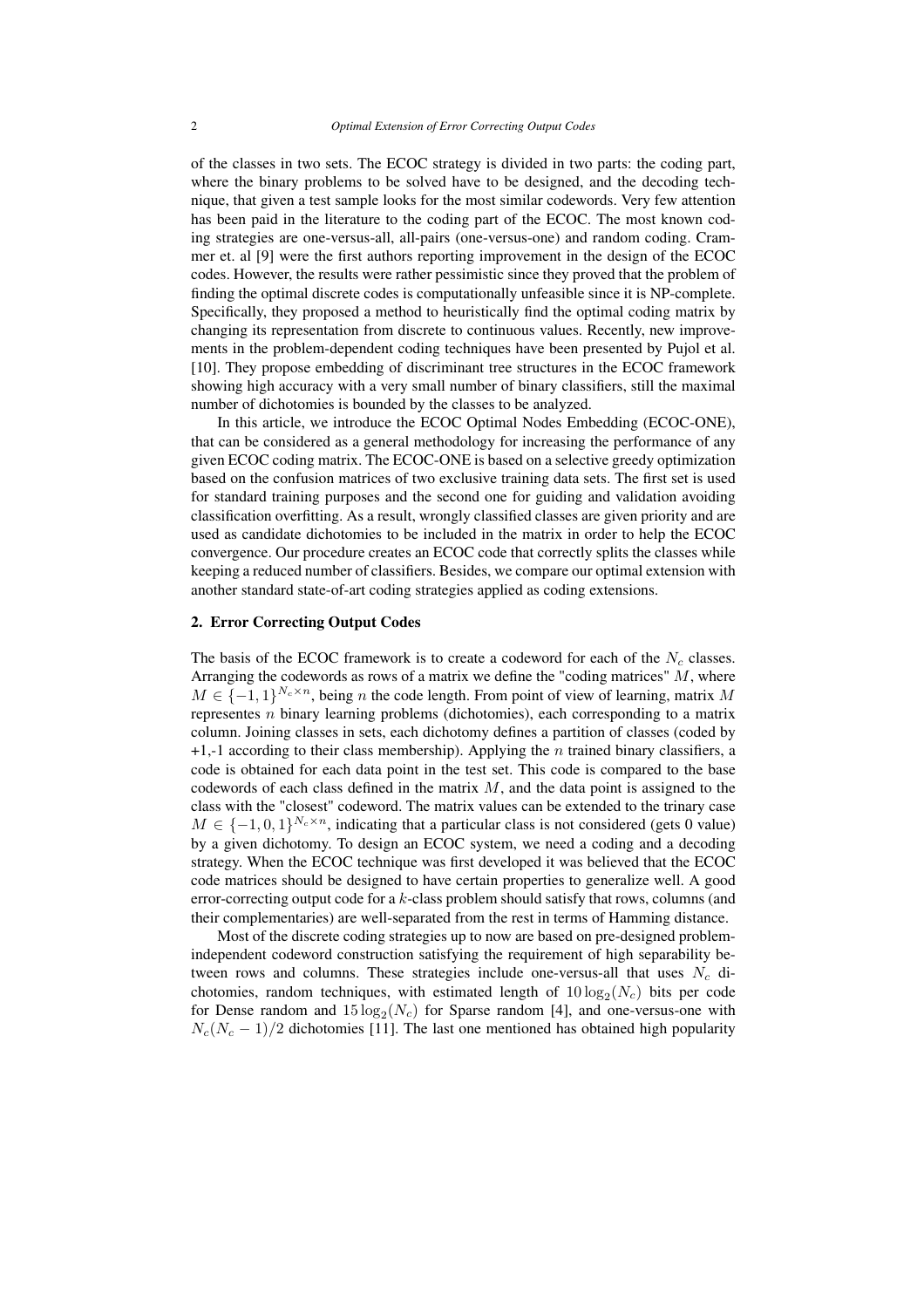

Figure 1. Coding matrix  $M$  for a four classes one-versus-all toy problem. New test sample with codeword  $X$ is classified to class  $c_4$  of minimal distance using the Hamming distance.

showing a better accuracy in comparison to the other commented strategies. These traditional coding strategies are based on a prior division of subsets of classes independently of the problem to be used.

The decoding step was originally based on error-correcting principles under the assumption that the learning task can be modeled as a communication problem, in which class information is transmitted over a channel [12]. The decoding strategy corresponds to the problem of distance estimation between the codeword of the new example and the codewords of the trained classes. Concerning the decoding strategies, two of the most codewords of the trained classes. Concerning the decoding<br>standard techniques are the Euclidean distance  $d_j = \sqrt{\sum_{i=1}^n n_i}$  $\sum_{i=1}^n (x_i - y_i^j)^2$  and the Hamming decoding distance  $d_j = \sum_{i=1}^n |(x_i - y_i^j)|/2$ , where  $d_j$  is the distance to the row class  $j$ ,  $n$  is the number of dichotomies (and thus, the components of the codeword), and  $x$  and  $y$  are the values of the input vector codeword and the base class codeword, respectively. If the minimum Hamming distance between any pair of class codewords is d, then any  $\left[\frac{d-1}{2}\right]$  errors in the individual dichotomies result can be corrected, since the nearest codeword will be the correct one.

In fig. 1 an example of a coding matrix  $M$  for an one-versus-all toy problem is shown. The problem has four classes, and each column represents its associated dichotomy. The dark and white regions are coded by -1 and 1, respectively. The first column  $h_1$  represents the training of  $\{c_1\}$  vs  $\{c_2, c_3, c_4\}$ , and so on. A new test input is evaluated using dichotomies  $h_1, ..., h_4$ , and its codeword X is decoded using the Hamming distance (HD) between each row of  $M$  and  $X$ . Finally, the new test input is classified by the class of minimum distance  $(c_4, \text{ in this case}).$ 

#### 3. ECOC-ONE

ECOC-Optimal Node Embedding defines a general procedure capable of extending any coding matrix by adding dichotomies based on discriminability criteria.

Given a multiclass recognition problem, our procedure starts with a given ECOC coding matrix. The initial coding matrix can be one of the previously commented or one generated by the user. We increase this ECOC matrix in an iterative way, adding dichotomies that correspond to different spatial partitions of subsets of classes  $\wp$ . These partitions are found using a greedy optimization based on the confusion matrices so that the ECOC accuracy improves on both exclusive training subsets. Our training set is partitioned in 2 training subsets: a training subset of examples that guides the convergence process, and a validation subset, that leads the optimization process in order to avoid classification overfitting. Since not all problems require the same dichotomies, our opti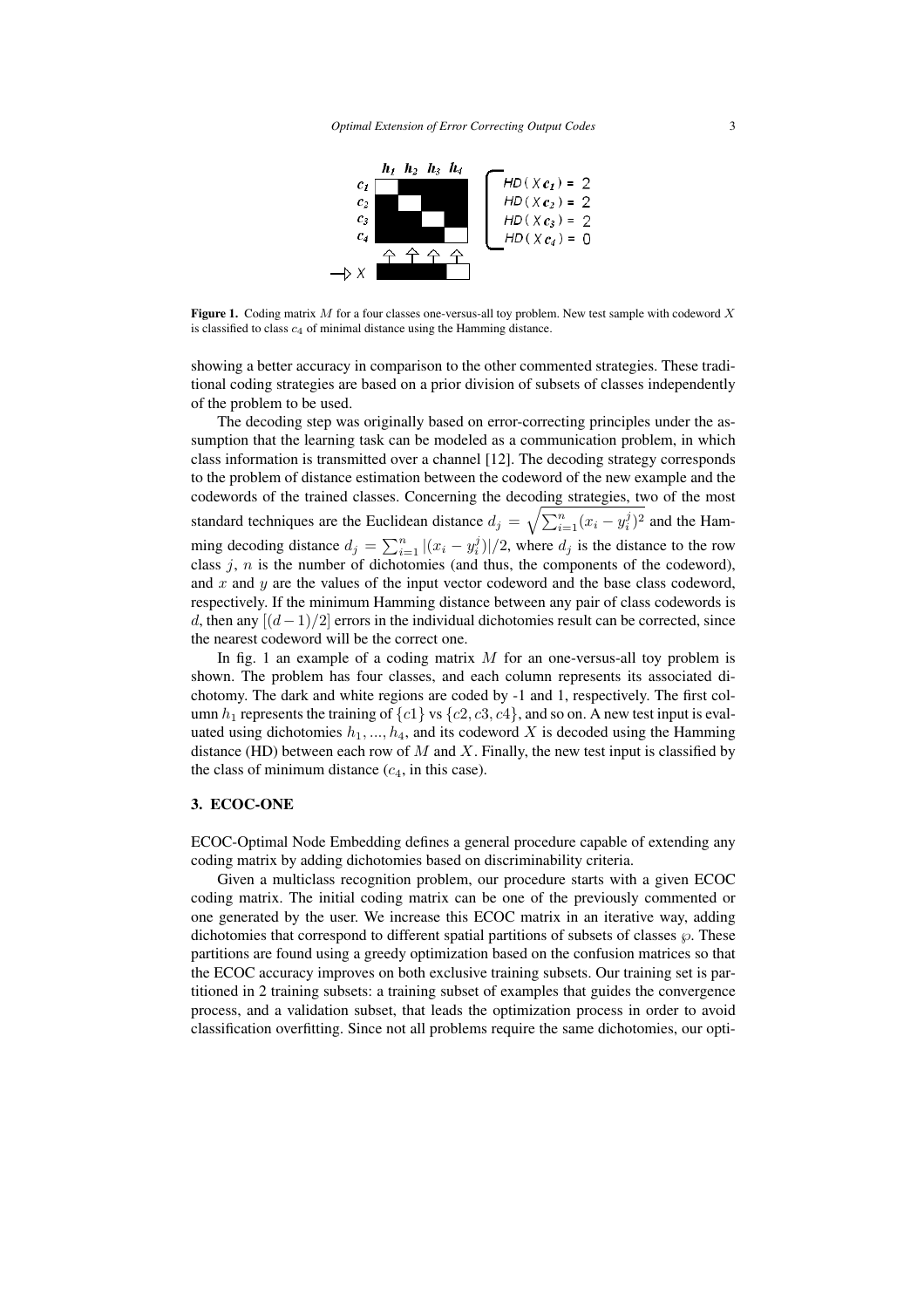mal node embedding approach generates new dichotomies just for classes not well separable yet. Thus, we construct an optimal ECOC-ONE matrix dependent of the concret domain.

To explain our procedure, we divide the ECOC-ONE algorithm into 3 steps: optimal node estimation, weights estimation, and ECOC-ONE matrix construction. The training process guided by the two training and validation subsets, ignores a significant amount of data from the training set, which can be redundant or harmful to the learning process, and avoid overfitting [13].

Let us define the notation used in the following paragraphs: given a data pair  $(x, l)$ , where  $x$  is a multidimensional data point and  $l$  is the label associated to that sample, we define  $\{x, l\} = \{x_t, l_t\} \bigcup \{x_v, l_v\}$ , where  $\{x_t, l_t\}$  and  $\{x_v, l_v\}$  are the sets of data pairs associated to training and validation sets, respectively. In the same way,  $e(h(\mathbf{x}), \mathbf{l})$ represents the empirical error over the data set x given an hypothesis  $h(.)$ .

#### *3.1. Optimal node estimation*

Test accuracy of the training subsets: To introduce each network node, first, we test the current  $M$  accuracy on the training subsets. For this step, we find the resulting codeword  $x \in \{-1,1\}^n$  for each class sample of these subsets, and we label it as follows:

$$
\tilde{I} = argmin_j \quad (d(\mathcal{H}(M, h, x), y_j)) \tag{1}
$$

where  $d(\cdot)$  is a distance value between  $\mathcal{H}(M, h, x)$  and the codeword  $y_j$ .  $\mathcal{H}(M, h, x)$ is the strong hypothesis resulting in applying the set of learning algorithms  $h(.)$ , parameterized with  $\Theta$  on the problems defined by each column of the ECOC matrix M on a data point x. The result of  $\mathcal{H}(M, h, x)$  is an estimated codeword. We propose the use of a weighed Euclidean distance in the following way:

$$
d = \sqrt{\sum_{i=1}^{n} w_i (x_i - y_i^j)^2}
$$
 (2)

where the weight  $w_i$  introduces the relevance of each dichotomy in the learning ensemble technique.

The training and validation confusion matrices: Once we test the accuracy of the strong hypothesis  $H$  on the training and validation subsets, we estimate their respective confusion matrices  $\vartheta_t$  and  $\vartheta_v$ . Both confusion matrices are of size  $N_c \times N_c$ , and have at position  $(i, j)$  the number of instances of class  $c_i$  classified as class  $c_j$ .

$$
\vartheta(i,j) = |\{(x,l) | h(x) = c_i, l = c_j\}|
$$
\n(3)

where  $h(x)$  is the label estimation obtained using equation (2) and l is the true label of example x. Once the matrices have been obtained, we select the pair  $\{c_i, c_j\}$  with maximum value according to the following expression:

$$
\{c_i, c_j\} = argmax_{\{C_i, C_j; i \neq j\}} \left(\vartheta_t(i, j) + \vartheta_t^T(i, j, ) + \vartheta_v(i, j) + \vartheta_v^T(i, j)\right)
$$
(4)

 $\forall (i, j) \in [1, ..., N_c]$ , where  $\vartheta^T$  is the transposed matrix. The resulting pair is the set of classes that are more easily confounded, and therefore they have the maximum partial empirical error.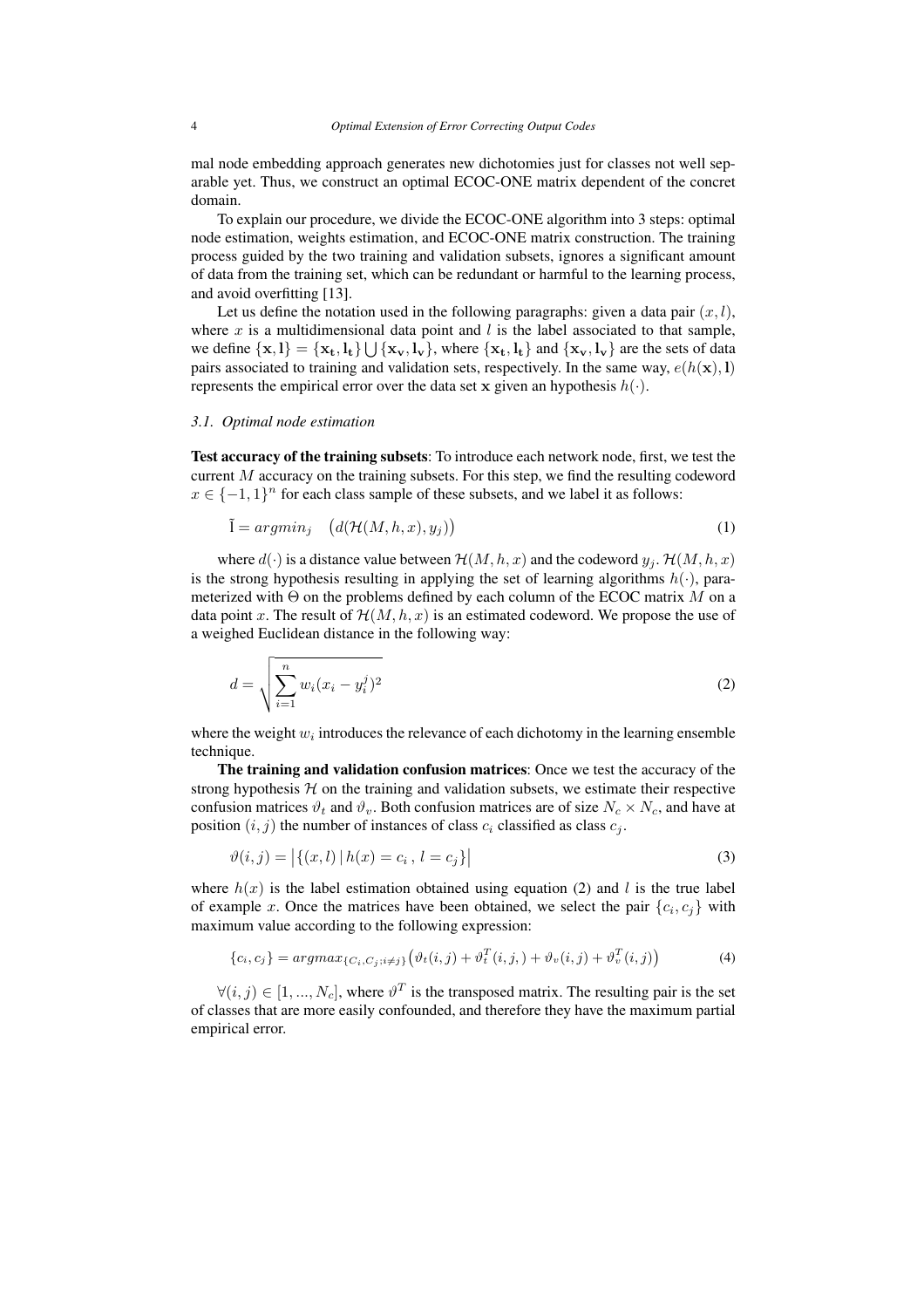Find the new dichotomy: Once the set of classes with maximal error has been obtained,  $\{c_i, c_j\}$ , we create a new column of the ECOC matrix as follows: each candidate column considers a possible pair of subsets of classes  $\wp = \{\{c_i \bigcup C^1\}, \{c_j \bigcup C^2\}\} \subseteq C$ so that  $C^1 \cap C^2 \cap c_i \cap c_j = \emptyset$  and  $C^i \subseteq C$ . In particular we are looking for the subset division of classes  $\wp$  so that the dichotomy  $h_t$  associated to that division minimizes the empirical error defined by  $e({\bf x}, {\bf l})$ .

$$
\tilde{\wp} = argmin_{\wp} \quad \left( e(\mathcal{H}(M \cup m_i(\wp), h, \mathbf{x}), \mathbf{l}) \right) \tag{5}
$$

where  $m_i(\varphi)$  follows the rule in equation (7). The column components associated to the classes in the set  $\{c_i, C^1\}$  are set to  $+1$ , the components of the set  $\{c_j, C^2\}$  are set to −1 and the positions of the rest of classes are set to zero. In the case that multiple candidates obtain the same performance the one involving more classes is preferred. Firstly, it reduces the number of uncertainty in the ECOC matrix by reducing the number of zeros in the dichotomy. Secondly, one can see that when more classes are involved the generalization is greater. Each dichotomy finds a more complex rule on a greater number of classes. This fact has also been observed in the work of Torralba et al. [14]. In their work a multi-task scheme is presented that yields to an improved generalization classifier by aids of class grouping algorithm. This work shows that this kind of learners can increase generalization performance.

#### *3.2. Weights estimates*

It is known that when a multiclass problem is decomposed in binary problems, not all of these base classifiers have the same importance and generate the same decision boundaries. Our approach uses a weight to adjust the importance of each dichotomy in the ensemble ECOC matrix. In particular, the weight associated to each column depends on the error obtained when applying the ECOC to the training and validation subsets in the following way,

$$
w_i = 0.5 \log(\frac{1 - e_i}{e_i})
$$
\n<sup>(6)</sup>

where  $w_i$  is the weight for the  $i^{th}$  dichotomy, and  $e_i$  is the error produced by this dichotomy at the affected classes of the two training subsets of classes. This equation is based on the weighed scheme of the additive logistic regression [2].

**Update the matrix:** The column  $m_i$  is added to the matrix M and the weight  $w_i$  is calculated using equation (6).

## *3.3. ECOC-ONE matrix construction*

Once we have generated the optimal nodes, we embed each one in the following way: consider the set of classes associated to a node  $C_i = \{C_{i1} \cup C_{i2} | C_{i1} \cap C_{i2} = \emptyset\}$ , the element  $(i, r)$  of the ECOC-ONE matrix corresponding to class i and dichotomy r is filled as (7). The summarized ECOC-ONE algorithm is shown in fig. 1.

$$
M(r,i) = \begin{cases} 0 & \text{if } c_r \notin C_i \\ +1 & \text{if } c_r \in C_{i1} \\ -1 & \text{if } c_r \in C_{i2} \end{cases}
$$
 (7)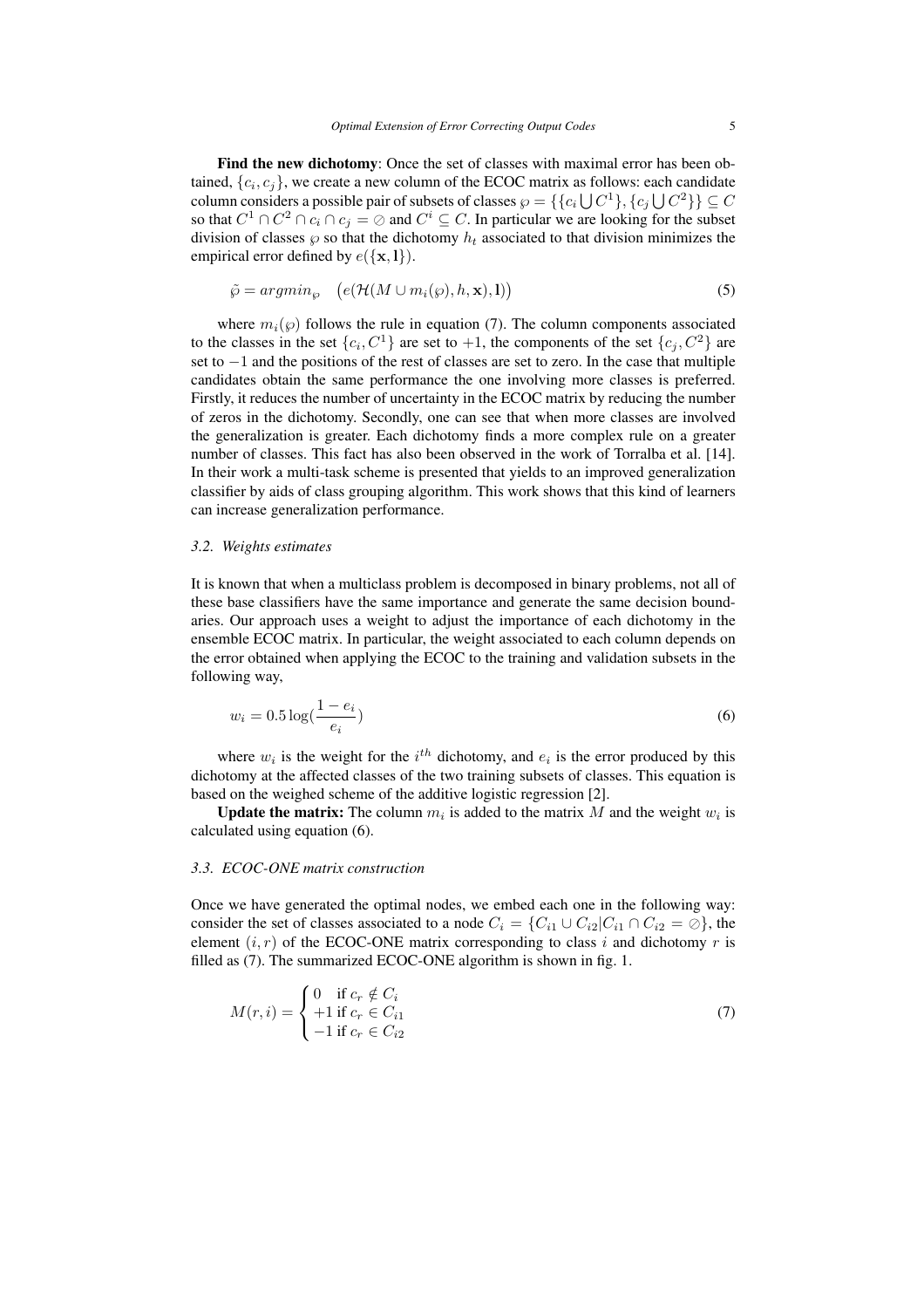6 *Optimal Extension of Error Correcting Output Codes*

| Given $N_c$ classes and a coding matrix M (see fig. 1):                               |  |  |  |  |  |  |
|---------------------------------------------------------------------------------------|--|--|--|--|--|--|
| for $t = 1$ to T iterations:                                                          |  |  |  |  |  |  |
| 1) Compute the optimal partition $\varphi_i$ of the subset of classes                 |  |  |  |  |  |  |
| 2) Test accuracy on the training and validation subsets.                              |  |  |  |  |  |  |
| 3) Select the pair of classes $\{C_i, C_j\}$ with the highest error analyzing the     |  |  |  |  |  |  |
| confusion matrices from the training and validation subsets.                          |  |  |  |  |  |  |
| 4) Find the partition $\wp_i$ containing $\{C_i, C_j\}$ that minimizes the error rate |  |  |  |  |  |  |
| in the training and validation subsets.                                               |  |  |  |  |  |  |
| 5) Compute the weight for the dichotomy of partition $\varphi_i$ based on the         |  |  |  |  |  |  |
| error.                                                                                |  |  |  |  |  |  |
|                                                                                       |  |  |  |  |  |  |
| Update the matrix $M$ .                                                               |  |  |  |  |  |  |

Table 1. ECOC-ONE extension algorithm

As mentioned before, one of the desirable properties of the ECOC matrix is to have maximal distance between rows. In this sense, our procedure focuses on the relevant difficult partitions, increasing the distance between the classes. This fact improves the robustness of the method since difficult classes are likely to have a greater number of dichotomies focussed on them. In this sense, it creates different geometrical arrangements of decision boundaries, and leads the dichotomies to make different bias errors.

#### 4. Results

To test our proposed extension method, we extend the most well-known strategies used for ECOC coding: one-versus-all ECOC (one-vs-all), one-versus-one ECOC (one-vsone), and Dense random ECOC. We have chosen dense random coding because it is more robust than the sparse technique for the same number of columns [4]. The decoding strategy for all mentioned techniques is the standard Euclidean distance because it shows the same behavior as the Hamming decoding but it also reduces the confusion due to the use of the zero values [10]. The number of dichotomies considered for Dense random is based on  $10 \times log_2 n$ , where n is the number of classes for a given database. The decoding strategy for our ECOC-ONE extension is the weighted euclidean distance. The weak classifier used for all the experiments is Gentle Adaboost. Nevertheless, note that our technique is generic in the sense that it only uses the classification score. In this sense it is independent of the particular base classifier. All tests are calculated using ten-fold cross-validation and a two-tailed t-test with a 95% confidence interval. In order to test ECOC-ONE coding extension, we have used a set of very well-known databases from UCI repository. The description of each database is shown in table 2.

To test our extension technique, we have extended the three commented coding strategies embedding 3 new dichotomies for all cases. The new 3 dichotomies embedded by dense random maximize the hamming distance between matrix rows. The results of extending one-versus-all, Dense random, and one-versus-one matrices in 5 UCI databases are shown in tables 3, 4 and 4 respectively. For each case we show the hit obtained and the number of dichotomies used for that experiment (#D). One can observe that adding just 3 extra dichotomies the accuracy increase considerably in comparison with the initial coding length. Besides, our problem-dependent ECOC-ONE coding extension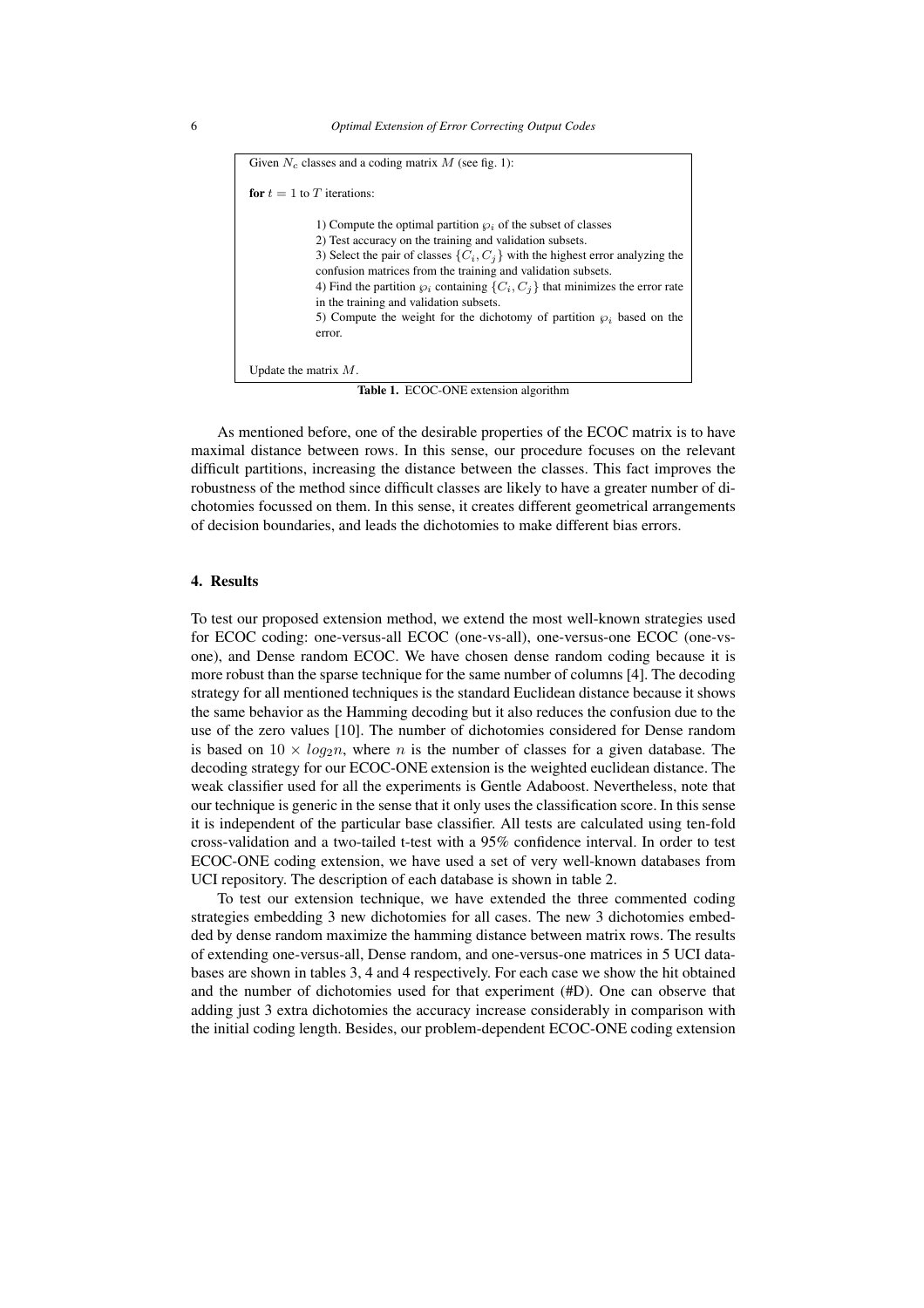| Problem      | #Train | #Test | #Attributes | #Classes |
|--------------|--------|-------|-------------|----------|
| Dermathology | 366    |       | 34          |          |
| Ecoli        | 336    |       |             |          |
| Glass        | 214    |       |             |          |
| Vowel        | 990    |       | 10          |          |
| Yeast        | 1484   |       |             |          |

| Problem      | one-versus-all   |    | one-versus-all-ONE |    | one-versus-all-dense |    |
|--------------|------------------|----|--------------------|----|----------------------|----|
|              | Hit              | #D | Hit                | #D | Hit                  | #D |
| Ecoli        | $77.00 \pm 1.14$ | 8  | $80.60 \pm 0.75$   | 11 | $77.75 \pm 1.02$     | 11 |
| Yeast        | $51.28 \pm 0.99$ | 10 | $55.84 + 1.08$     | 13 | $54.76 + 1.06$       | 13 |
| Glass        | $62.34 \pm 2.17$ | 7  | $65.17 \pm 1.80$   | 10 | $65.52 + 2.07$       | 10 |
| Dermathology | $93.17 + 0.82$   | 6  | $95.43 + 0.72$     | 9  | $94.70 + 0.69$       | 9  |
| Vowel        | $73.97 \pm 1.73$ | 11 | $83.63 \pm 0.81$   | 14 | $78.43 \pm 1.41$     | 14 |
| Rank         | 4.00             |    | 1.00               |    | 1.40                 |    |

Table 2. UCI repository databases characteristics.

|  |  |  |  |  |  |  |  | <b>Table 3.</b> Results of coding extensions of one-versus-all for UCI repository database. |
|--|--|--|--|--|--|--|--|---------------------------------------------------------------------------------------------|
|--|--|--|--|--|--|--|--|---------------------------------------------------------------------------------------------|

outperform in all cases the Dense extension strategy due to the problem-dependent optimal selection of the extra dichotomies. One can observe that the confidence rates for our proposed technique is comparable and decreased in most cases in comparison with the results obtained by the dense extension strategy.

If we compare the initial differences between one-versus-all and one-versus-one for the initial codes, their results are considerable different. When the one-versus-all initial code is extended with 3 extra ECOC-ONE dichotomies, the results are comparable with the obtained using one-versus-one with far less cost.

| Problem      | Dense random     |    | Dense random-ONE |    | Dense random-dense |    |
|--------------|------------------|----|------------------|----|--------------------|----|
|              | Hit              | #D | Hit              | #D | Hit                | #D |
| Ecoli        | $80.55 + 0.79$   | 30 | $82.90 + 0.84$   | 33 | $80.35 + 0.93$     | 33 |
| Yeast        | $55.33 \pm 1.12$ | 33 | 57.86±1.20       | 36 | $56.90 \pm 1.01$   | 36 |
| <b>Glass</b> | $65.52 + 1.80$   | 28 | $68.52 + 1.02$   | 31 | $66.34 + 1.88$     | 31 |
| Dermathology | $96.13 \pm 0.73$ | 26 | $97.49 + 0.74$   | 29 | $96.35 + 0.67$     | 29 |
| Vowel        | 79.30±1.43       | 35 | $83.53 + 1.29$   | 38 | $78.97 \pm 1.47$   | 38 |
| Rank         | 2.20             |    | 1.00             |    | 2.00               |    |

Table 4. Results of coding extensions of Dense random for UCI repository database.

# 5. Conclusions

In most of the ECOC coding strategies, the ECOC matrix is pre-designed, using the same dichotomies in any type of problem. We introduced a new coding and decoding strategy called ECOC-ONE. The ECOC-ONE strategy can be seen as a general extension for any initial coding matrix. The procedure shares classifiers among classes in the ECOC-ONE matrix, and selects the best partitions weighed by their relevance. In this way, it reduces the overall error for a given problem. Moreover, using the validation subset the general-